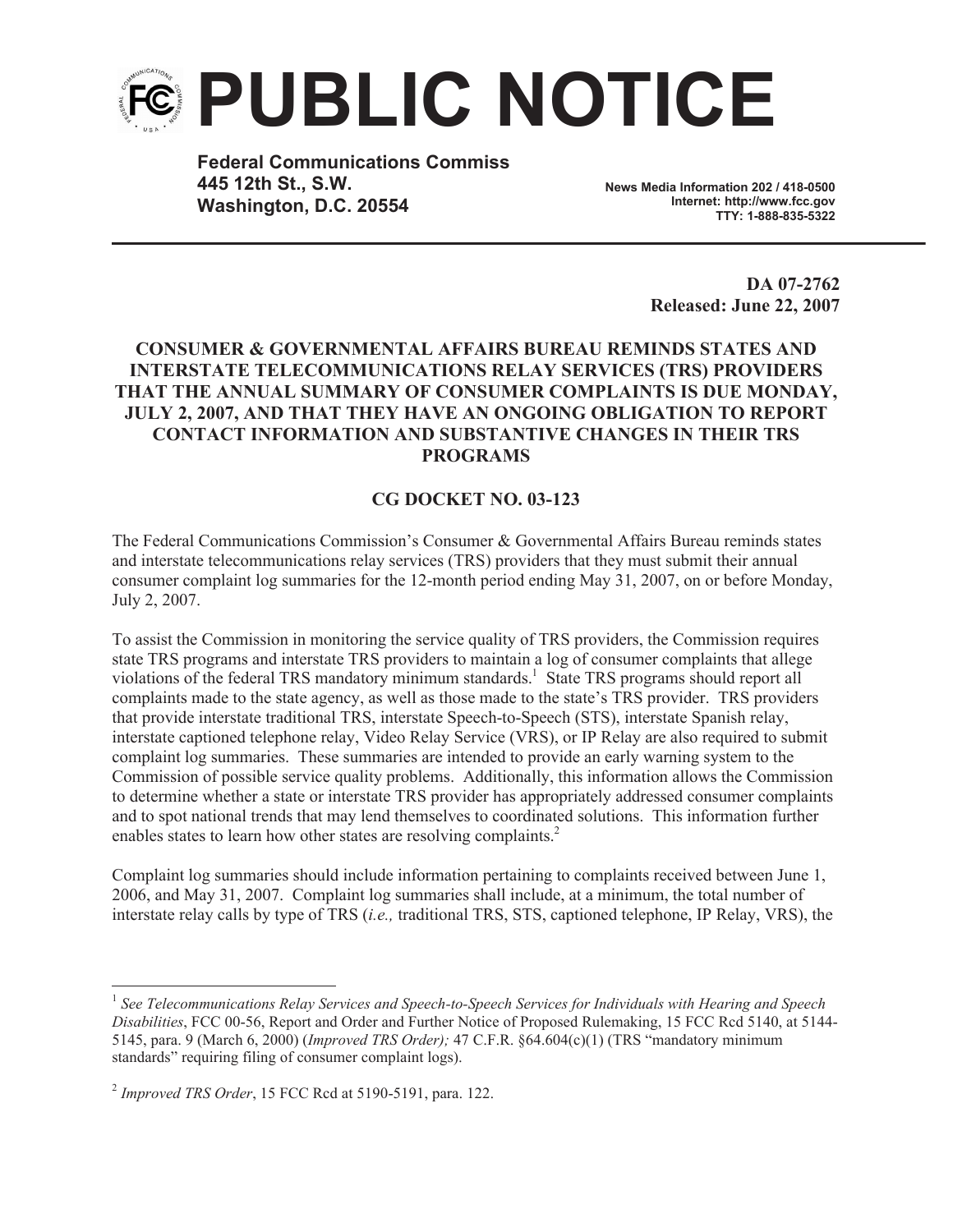number of complaints received that allege a violation of the federal TRS mandatory minimum standards, the date of the complaint, the nature of the complaint, the date of its resolution, and an explanation of the resolution $3$ 

**State Complaint Log Summary filings must reference CG Docket No. 03-123**. All filings should reference the subject Request including the Docket number and DA number of this Public Notice. Filings may be filed using: (1) the Commission's Electronic Comment Filing System (ECFS); or (2) by filing paper copies.

**Electronic Filers**: Filings may be filed electronically using the Internet by accessing the ECFS: http://www.fcc.gov/cgb/ecfs/. Follow the instructions provided on the website for submitting electronic filings.

For ECFS filers, if multiple docket or rulemaking numbers appear in the caption of this proceeding, filers must transmit one electronic copy of the filing for each docket or rulemaking number referenced in the caption. In completing the transmittal screen, filers should include their full name, U.S. Postal Service mailing address, and the applicable docket or rulemaking number. Parties may also submit an electronic filing by Internet email. To get filing instructions, filers should send an email to ecfs@fcc.gov, and include the following words in the subject line or body of the message: get form <your email address>. A sample form and directions will be sent in response.

**Paper Filers:** States and interstate TRS providers who choose to submit by paper must submit an original and four copies of each filing on or before Monday, July 2, 2007. To expedite the processing of complaint log summaries, states and interstate TRS providers are encouraged to submit an additional copy to Attn: Arlene Alexander, Federal Communications Commission, Consumer & Governmental Affairs Bureau, 445 12<sup>th</sup> Street, SW, Room 3-C408, Washington, D.C. 20554 or by email at Arlene. Alexander@fcc.gov. States and interstate TRS providers should also submit electronic disk copies of their complaint log summaries on a standard 3.5 inch diskette or CD-Rom formatted in an IBM compatible format using Word 2003 or compatible software. The electronic media should be submitted in "read-only" mode and must be clearly labeled with the State or interstate TRS provider name, the filing date and captioned "Your State Complaint Log Summary."

Filings can be sent by hand or messenger delivery, by electronic media, by commercial overnight courier, or by first-class or overnight U.S. Postal Service mail (although we continue to experience delays in receiving U.S. Postal Service mail). The Commission's contractor will receive hand-delivered or messenger-delivered paper filings or electronic media for the Commission's Secretary at 236 Massachusetts Avenue, NE, Suite 110, Washington, D.C. 20002. The filing hours at this location are 8:00 a.m. to 7:00 p.m. All hand deliveries must be held together with rubber bands or fasteners. Any envelopes must be disposed of before entering the building. Commercial and electronic media sent by overnight mail (other than U.S. Postal Service Express Mail and Priority Mail) must be sent to 9300 East Hampton Drive, Capitol Heights, MD 20743. U.S. Postal Service first-class mail, Express Mail, and Priority Mail should be addressed to 445 12<sup>th</sup> Street, SW, Washington, D.C. 20554. All filings must be addressed to the Commission's Secretary, Marlene H. Dortch, Office of the Secretary, Federal Communications Commission, 445 12<sup>th</sup> Street, SW, Room TW-B204, Washington, D.C. 20554.

<sup>3</sup> *See* 47 C.F.R. § 64.604(c)(1).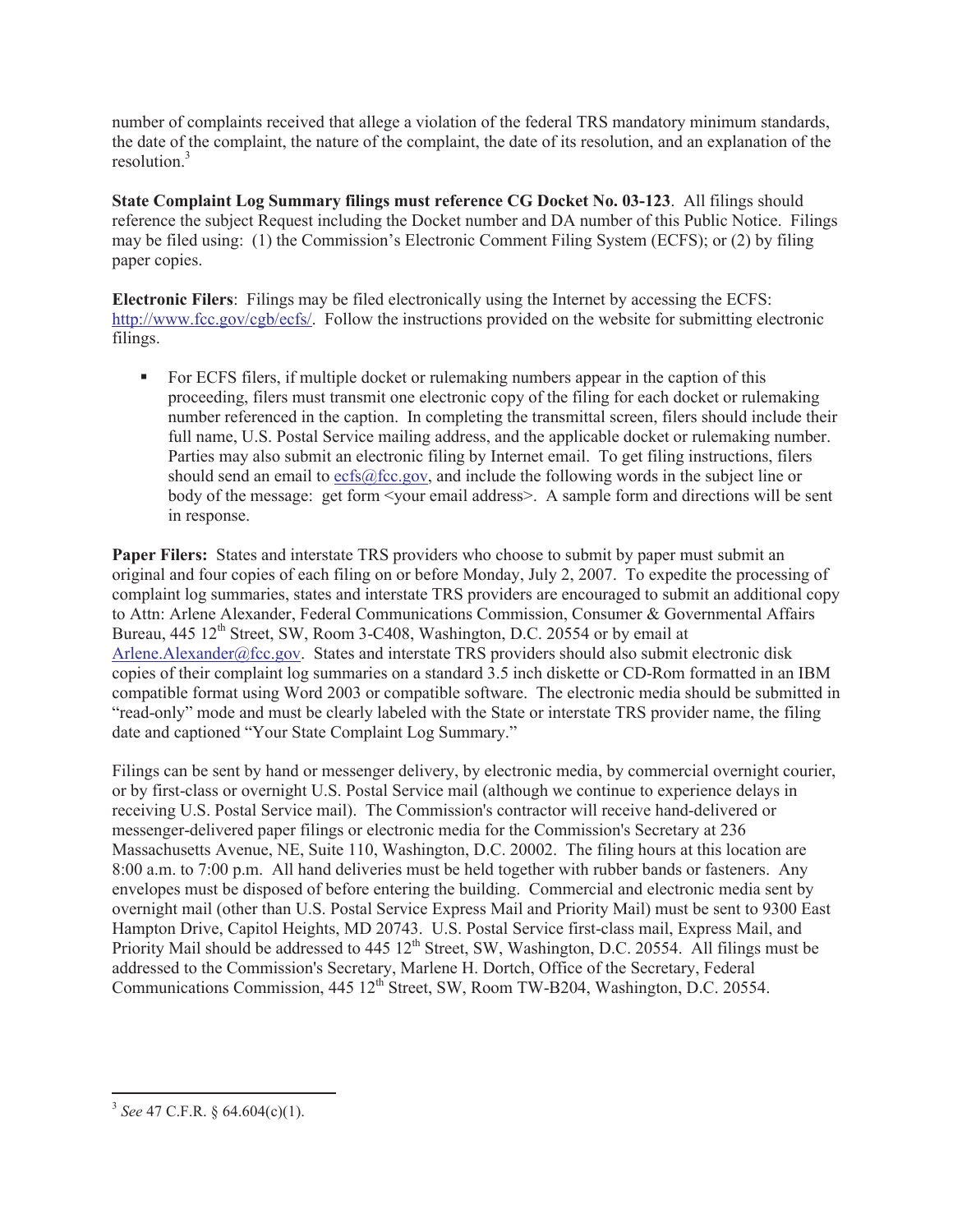## **TRS Programs and Interstate TRS Providers Are Reminded of Obligation Regarding Contact Information and Substantive Changes in Their TRS Program**

Certified state Telecommunications Relay Service (TRS) programs are also reminded that, pursuant to 47 C.F.R.  $\S$  64.604(c)(2), they must submit to the Commission a contact person or office for TRS consumer information and complaints about intrastate service. The submission shall include the name and address of the state office that receives complaints, grievances, inquiries and suggestions; the voice, TTY, and fax numbers for that office; the email address; and the physical address to which correspondence should be sent.

Similarly, interstate TRS providers are further reminded that pursuant to 47 C.F.R. § 64.604(c)(2) they must submit to the Commission a contact person or office for TRS consumer information and complaints about the provider's service. The submission shall include the name and address of the office that receives complaints, grievances, inquiries and suggestions; the voice, TTY and fax numbers for that office; the email address; and the physical address to which correspondence should be sent. The Commission must be notified each time there is a change in any of this required information.

Any changes in contact information for certified state TRS programs and/or interstate TRS providers should be sent to TRS\_POC@fcc.gov.

The Commission also reminds certified state TRS programs that pursuant to 47 C.F.R.  $\S$  64.605(f)(1) state TRS programs must notify the Commission of any substantive changes in their TRS programs within 60 days of when they occur, and must certify that the state TRS program continues to meet federal minimum standards after implementing the substantive change. Similarly, Video Relay Service (VRS), Internet Protocol Relay (IP Relay) service providers and IP Captioned Telephone service providers certified under 47 C.F.R. § 64.605(f)(2) must also notify the Commission of any substantive changes in their TRS programs, services, and features within 60 days of when such changes occur, and certify that they continue to meet federal minimum standards after implementing the substantive change. **Notices of substantive changes in TRS Programs must reference CG Docket No. 03-123**.

Contact information for certified state TRS programs is posted on the Consumer & Governmental Affairs Bureau's website at: http://www.fcc.gov/cgb/dro/trs\_contact\_list.html; contact information for interstate TRS providers is posted at: http://www.fcc.gov/cgb/dro/trs\_providers.html.

The full text of this document and copies of any subsequently filed complaint log summary and notices of substantive changes in TRS program documents in this matter will be available for public inspection and copying during regular business hours at the FCC Reference Information Center, Portals II,  $445 \times 12^{th}$  Street, SW, Room CY-A257, Washington, D.C. 20554. This document and copies of subsequently filed documents in this matter may also be purchased from the Commission's duplicating contractor at, Portals II, 445 12<sup>th</sup> Street, SW, Room CY-B402, Washington, D.C. 20554. Customers may contact the duplicating contractor at their web site www.bcpiweb.com or call 1-800-378-3160. Filings may also be viewed on the Consumer & Governmental Affairs Bureau's, Disability Rights Office homepage at http://www.fcc.gov/cgb/dro.

To request materials in accessible formats for people with disabilities (Braille, large print, electronic files, audio format), send an email to fcc504@fcc.gov or call the Consumer & Governmental Affairs Bureau at 202-418-0530 (voice), 202-418-0432 (TTY). This *Public Notice* can also be downloaded in Word and Portable Document Format (PDF) at http://www.fcc.gov/cgb/dro.